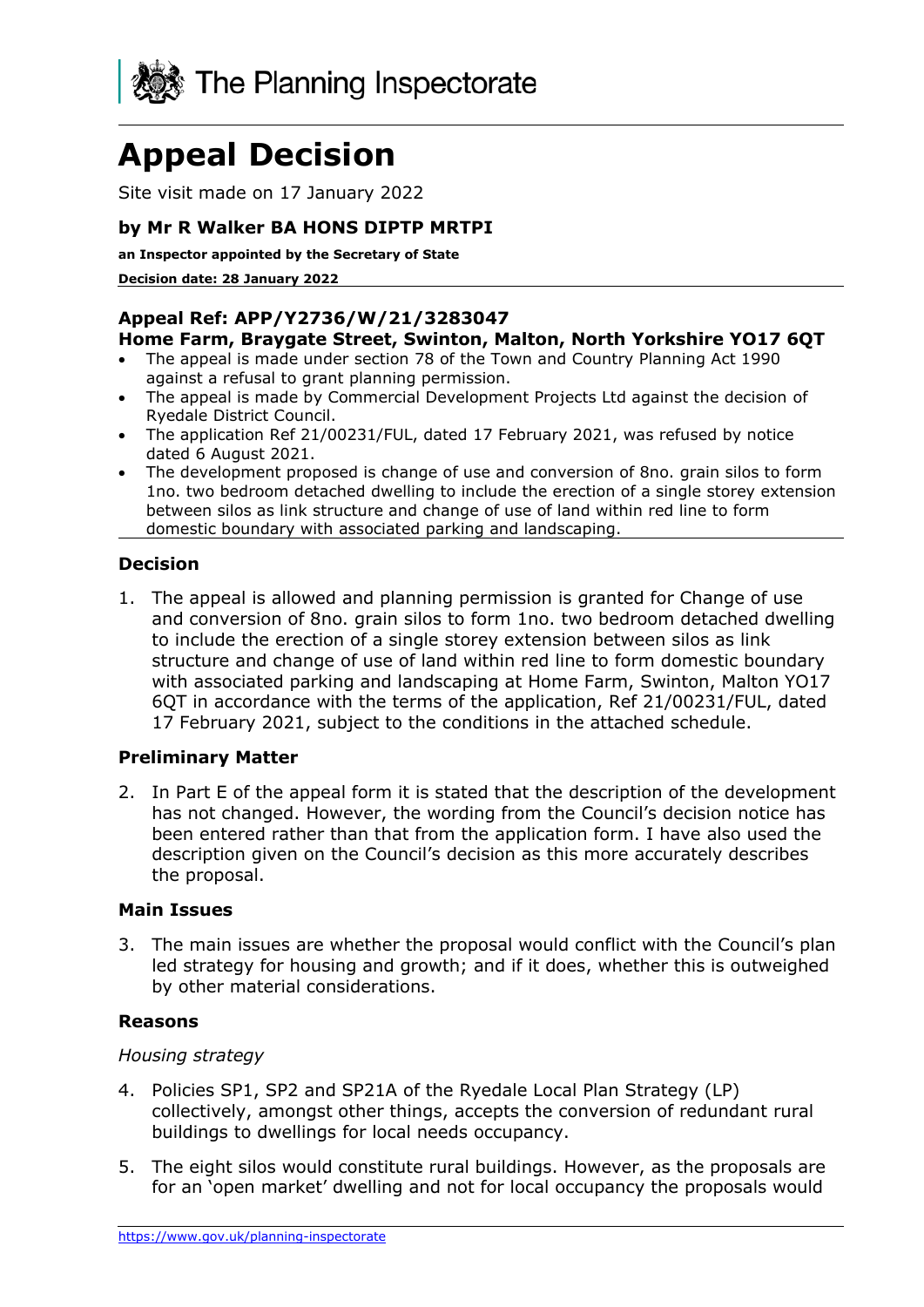conflict with the requirements of Policies SP1, SP2 and SP21A of the LP. These policies are consistent with the National Planning Policy Framework (the Framework), to the extent that they seek to promote sustainable rural development.

## *Other considerations*

- 6. The silos form part of a model dairy farm complex in which the Council has identified farm buildings as a Non-Designated Heritage Asset (NDHA) due to their age, significance and quality. Moreover, the appeal site lies within the Howardian Hills Area of Outstanding Natural Beauty (AONB). The silos, although no longer functioning, remain largely intact, are prominent features, and make a positive contribution in this part of the AONB landscape and to the historical interest of the model farm.
- 7. A previous planning permission approved the conversion of barns at the farm to several dwellings, none of which contain a local occupancy condition. The planning officer report at that time considered that an unrestricted occupancy of the resulting dwellings was the only way to secure the long-term future of the NDHA. I have no firm details as to any change in circumstances that led to a different approach in the determination of the proposal before me.
- 8. Although they were originally approved to be removed from the site as part of this previous planning permission, the loss of the silos would erode the historical context of the wider farm site. In contrast, the proposed conversion would be undertaken sympathetically in a contemporary design that would preserve the distinctive shape of the silos and detailing such as the conveyor system. The extent of alterations proposed, particularly on the more prominent south elevation have been kept to a minimum. In this regard, the proposal would preserve the overall appearance of the silos within the complex from views in the AONB.
- 9. Moreover, the design of the proposal would minimise energy consumption, incorporate several energy saving features and have the potential to enhance ecological habitats within the site. Overall, the design is of high quality and would be of an interesting composition, which would enhance the character and appearance of the site.
- 10. As such, the proposal would accord with Policies LP12, LP13 and LP20 of the LP which, amongst other things, says that the distinctive elements of Ryedale's historic environment will be conserved and where appropriate enhanced. The proposal would also accord with the provisions of paragraph 80 (c) of the Framework which, amongst other things, accepts new homes in isolated locations where the development would re-use redundant or disused buildings and enhance its immediate setting. Moreover, it would accord with the Framework's objectives for conserving and enhancing the historic and natural environment.
- 11. The appellant has provided a viability assessment in relation to the conversion of the silos and the Council do not dispute its findings. Assuming a 15% reduction in the value with a local occupancy condition, the development would result in a negative difference between the Residual Land Value and Benchmark Land Value, such that the scheme would not be viable. In contrast, an open market value would enable the scheme to reach a profit and would thus viably secure the long-term future of the silos.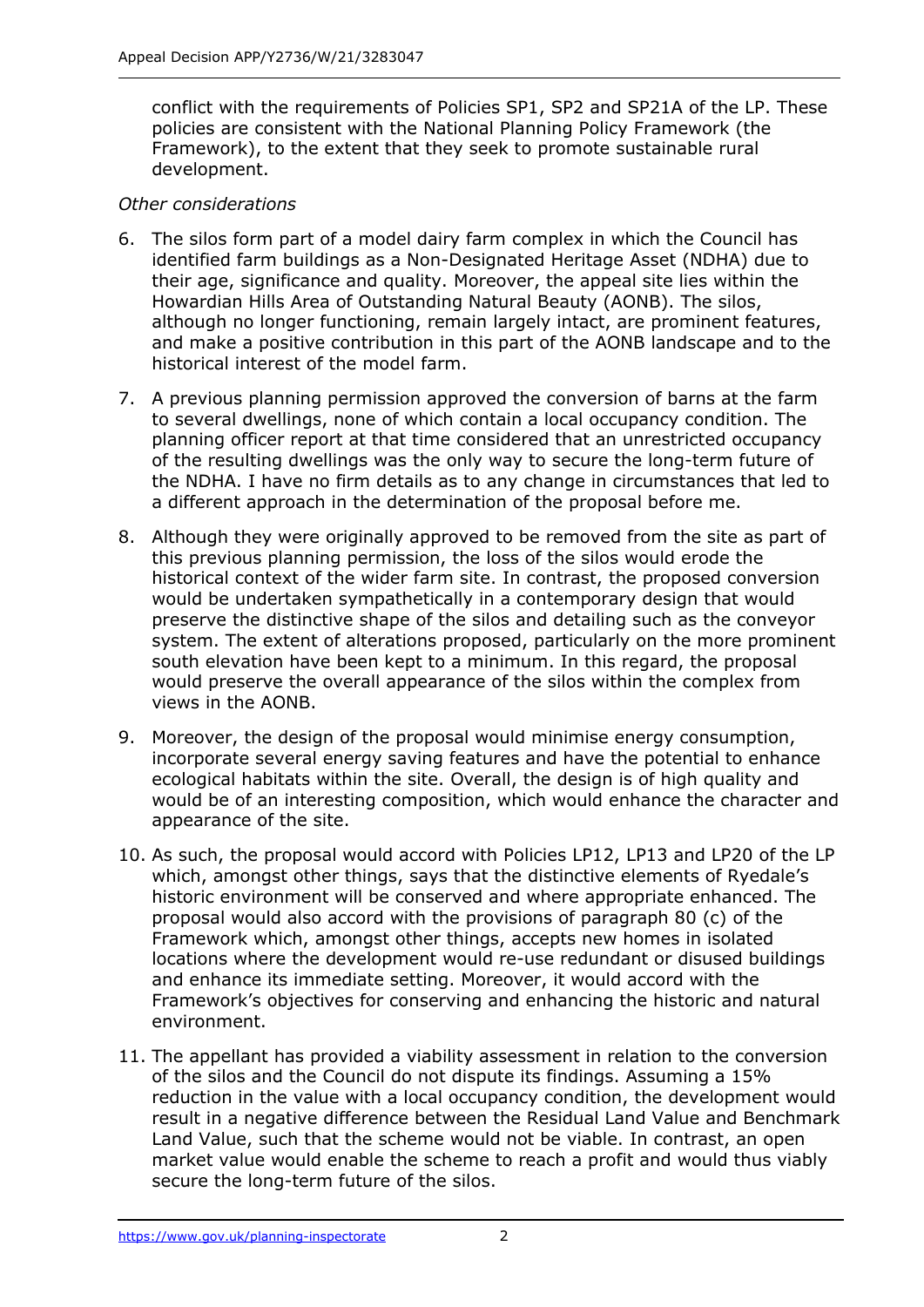- 12. I therefore find there to be a strong likelihood that the conversion of the silos to residential use would not take place unless it was available to the general market with an unrestricted occupancy. As such, the benefits to the character and appearance of this part of the AONB and the historical interest associated with the model farm would not be realised if the proposed dwelling were not available with an unrestricted occupancy. Moreover, I have no substantive evidence that any alternative proposal would secure the future of the silos. The viability of the scheme is therefore a matter that attracts significant weight.
- 13. Notwithstanding the Council's current housing supply position, the proposal would deliver an additional dwelling, boosting the supply of market housing and make an effective use of the site, as supported by the Framework. As a single dwelling, the overall social and economic benefits would be limited. Nonetheless, these benefits weigh in favour of the scheme, in addition to the benefits I have previously identified.
- 14. Drawing the above together, there are significant benefits which lead me to conclude that there are material considerations that warrant taking a decision that would not comply with the Council's spatial approach to housing in the District, as established through Policies SP1, SP2 and SP21A of the LP.

## **Other Matters**

15. Having regard to my duties under Section 66(1) of the Planning (Listed Buildings and Conservation Areas) Act 1990, the distance to nearby listed buildings and the nature of the proposal as a sensitively designed conversion of existing structures is such that there would be no harm to the setting of any nearby listed building.

# **Conditions**

- 16. In addition to the standard commencement condition, it is necessary in the interests of precision, to define the plans with which the scheme should accord. Conditions concerning construction phasing, external materials, details of extraction, preservation of features of interest, lighting, works to trees, landscaping and boundary treatments are required in the interests of the visual amenity of the site within the AONB.
- 17. A condition requiring works to be undertaken in accordance with the submitted Bat Roost Assessment is necessary in the interests of biodiversity. A condition relating to an electric vehicle charging point is necessary in the interests of the environment.
- 18. Given the unusual shape and form of the structure as a dwelling, the highquality design and sensitive location, it is reasonable and necessary to restrict permitted development rights in the interests of the character of the historical model farm complex and the appearance of the site within the AONB. As such, there is clear justification to impose conditions 13-15 in this instance.

# **Conclusion**

19. For the reasons given above, the appeal is allowed.

*Mr R Walker*

INSPECTOR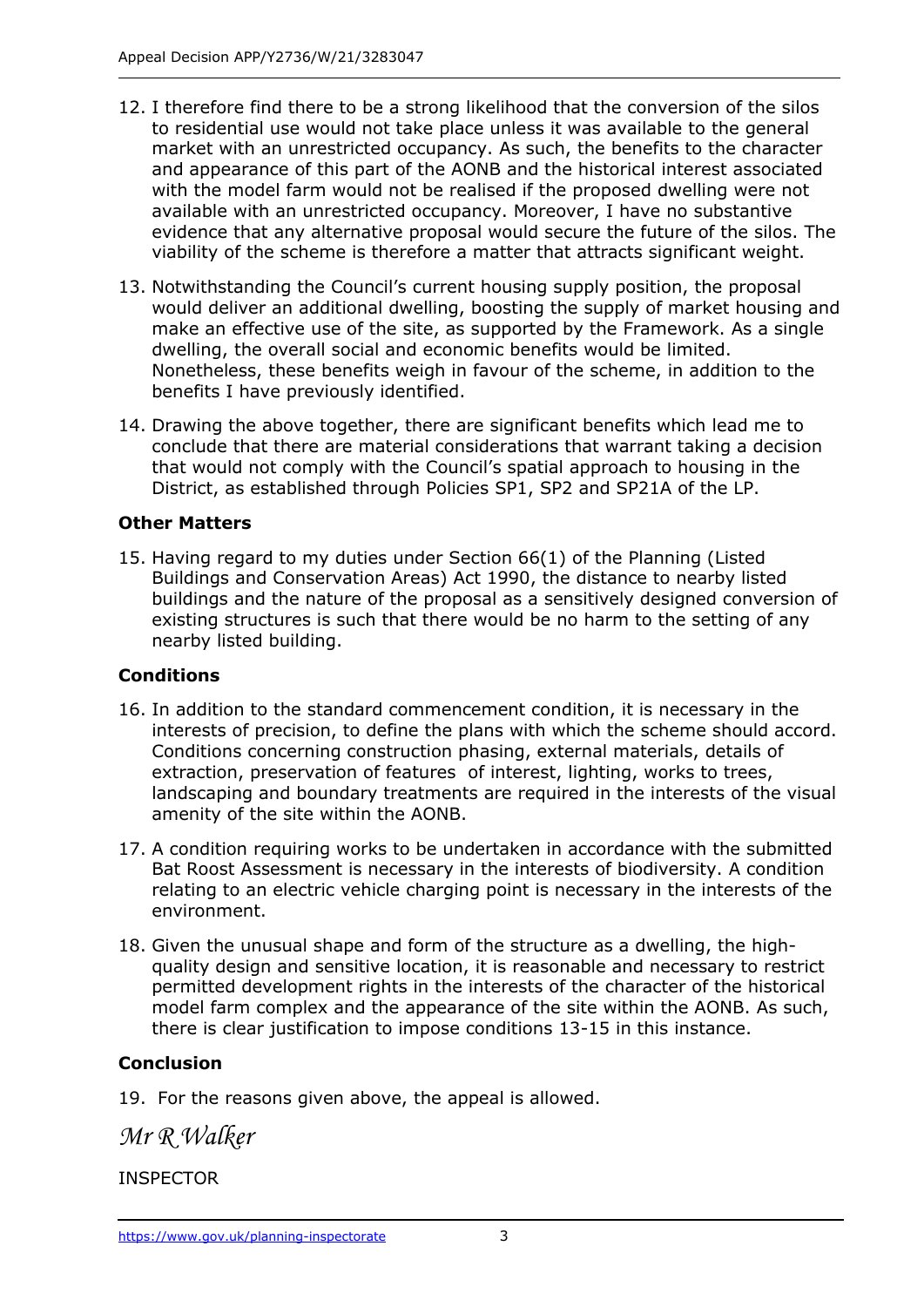# **Schedule of Conditions**

- 1) The development hereby permitted shall begin not later than 3 years from the date of this decision.
- 2) The development hereby permitted shall be carried out in accordance with the following approved plans: Location Plan ref. EX10 01 Rev B; Proposed Plans ref. AR50 01 Rev A; Proposed Elevations ref. AR50 02; and Landscape Masterplan ref. 163.3.
- 3) Unless otherwise approved in writing by the Local Planning Authority all external constructional materials and colour finishes to be used for the buildings shall be in accordance with those identified in the application as shown on the approved elevation drawings. Any external materials due to be temporarily removed for refurbishment or to allow the installation of the internal frames shall be carefully dismantled and set aside for re-use in the construction work for the development hereby permitted. Details and samples of any new replacement materials to be used on the exterior of the building the subject of this permission shall be submitted to and approved in writing by the Local Planning Authority prior to installation.
- 4) The landscape planting scheme as shown on the approved Landscape Masterplan ref. 163.3, dated 04.02.2021 shall be carried out during the first planting season following the commencement of the development, or such longer period as may be agreed in writing by the Local Planning Authority. Any trees or shrubs which, within a period of five years from being planted, die, are removed or become seriously damaged or diseased shall be replaced in the next planting season with others of similar sizes and species, unless the Local Planning Authority gives written consent to any variation.
- 5) No trees, shrubs, or hedges within the site that are shown to be retained on the approved plans shall be felled, uprooted, wilfully damaged or destroyed, cut back in any way or removed without prior written agreement with the Local Planning Authority. Any trees which require removal in accordance with prudent arboricultural management shall be replaced within the next planting season by trees of suitable species and in appropriate numbers in mitigation of any losses.
- 6) Prior to the installation of boundary fences and means of enclosure full details of the location; materials; design; and height shall be submitted to and approved in writing by the Local Planning Authority. Thereafter these shall be erected prior to the occupation of the dwelling.
- 7) No external mechanical extraction and ventilation units, other than those shown on the plans hereby approved, shall be installed without the prior submission of details for approval in writing by the Local Planning Authority.
- 8) The overhead roof mounted conveyor; external ladders and horizontal louvres to windows as shown on the approved elevation drawings shall be retained and maintained throughout the lifetime of the development.